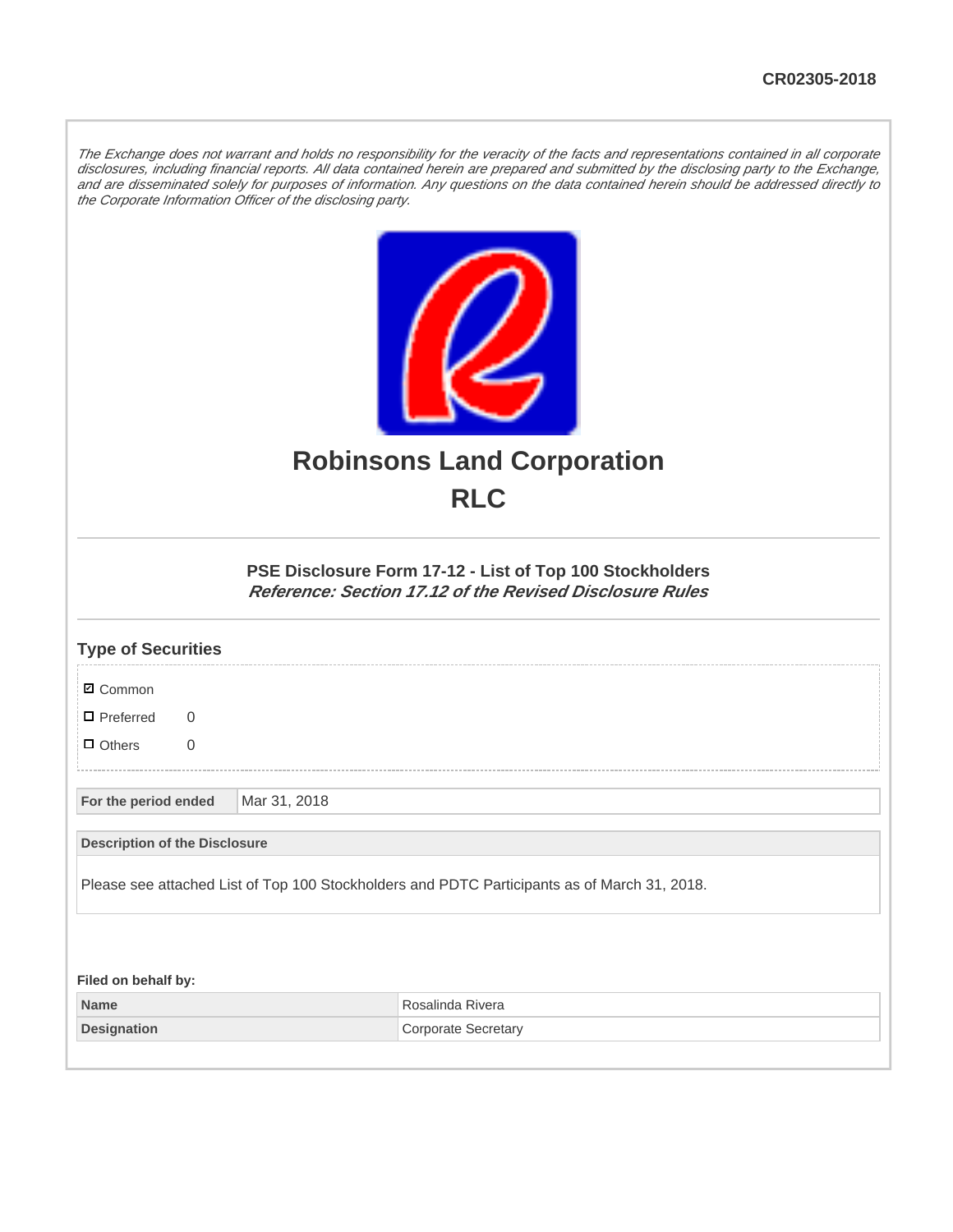List of Stockholders of Robinsons Land Corporation March 31, 2018

| Count          | Stockholder # | .<br>Stockholder Name                            | Nationality     | Number Of Shares           | Percentage |
|----------------|---------------|--------------------------------------------------|-----------------|----------------------------|------------|
|                | 0000231259    | J. G. SUMMIT HOLDINGS, INC.                      | PH              | 2,496,114,787.00           | 48.05923%  |
|                |               | PCD NOMINEE CORP                                 | OA              | 1,315,011,250.00 25.31872% |            |
| 3 <sup>1</sup> |               | PCD NOMINEE CORP                                 | PH              | 677,386,817.00 13.04214%   |            |
|                | 4 1800300321  | JG SUMMIT HOLDINGS, INC.                         | PH              | 670,692,099.00             | 12.91325%  |
|                | 50000231065   | ELIZABETH YU                                     | PH              | 8,737,200.00               | 0.16822%   |
|                | 60000231296   | JOHN GOKONGWEI JR.                               | PH              | 8,124,721.00               | 0.15643%   |
|                | 70000230936   | <b>CEBU LIBERTY LUMBER</b>                       | PH              | 2,203,200.00               | 0.04242%   |
|                | 80000231271   | JAMES L. GO                                      | PH              | 2,139,011.00               | 0.04118%   |
|                | 90000231070   | ELIZABETH Y. GOKONGWEI AND/OR JOHN GOKONGWEI JR. | PH              | 988,000.00                 | 0.01902%   |
|                | 100000231660  | <b>QUALITY INVESTMENTS &amp; SEC. CORP.</b>      | PH              | 904,200.00                 | 0.01741%   |
|                | 11 0000231179 | <b>FREDERICK DY GO</b>                           | PH              | 700,001.00                 | 0.01348%   |
|                | 12 0000230787 | ALBERTO MENDOZA AND/OR JEANIE MENDOZA            | PH              | 532,800.00                 | 0.01026%   |
|                | 130000231071  | ELIZABETH YU GOKONGWEI                           | PH              | 499,500.00                 | 0.00962%   |
|                | 14 0000231725 | ROBINA YU GOKONGWEI                              | $\overline{PH}$ | 360,000.00                 | 0.00693%   |
|                | 15 0000231761 | SAMUEL C. UY                                     | PH              | 324,000.00                 | 0.00624%   |
|                | 16 0000231298 | JOHN L. GOKONGWEI JR.                            | PH              | 300,000.00                 | 0.00578%   |
|                | 17 1800300367 | FREDERICK D. GO                                  | PH              | 286,026.00                 | 0.00551%   |
|                | 180000231601  | <b>ONG TIONG</b>                                 | PH              | 204,996.00                 | 0.00395%   |
|                | 190000231400  | LISA YU GOKONGWEI                                | PH              | 180,000.00                 | 0.00347%   |
|                | 20 0000231131 | FEBTC #103-00507                                 | PH              | 156,240.00                 | 0.00301%   |
|                | 210000231168  | FRANCISCO L. BENEDICTO                           | <b>PH</b>       | 150,000.00                 | 0.00289%   |
|                | 22 0000230958 | CHING TIONG KENG AND/OR CYNTHIA D. CHING         | $\overline{PH}$ | 150,000.00                 | 0.00289%   |
|                | 230000230865  | <b>ARTHUR C. UY</b>                              | $\overline{PH}$ | 144,000.00                 | 0.00277%   |
|                | 24 0000230932 | CATALINO MACARAIG JR. AND/OR ARACELI MACARAIG    | $\overline{PH}$ | 140,000.00                 | 0.00270%   |
|                | 25 0000231303 | <b>JOLLY TING</b>                                | PH              | 136,800.00                 | 0.00263%   |
|                | 26 0000230957 | <b>CHING TIONG KENG</b>                          | PH              | 133,200.00                 | 0.00256%   |
|                | 27 0000230849 | ANTONIO S. TANJANGCO                             | PH              | 126,599.00                 | 0.00244%   |
|                | 28 0000231051 | EDWIN B. LIM                                     | PH              | 120,000.00                 | 0.00231%   |
|                | 29 0000231142 | FERDINAND CO AND/OR CHRISTOPHER CO               | PH              | 120,000.00                 | 0.00231%   |
|                | 30 0000231837 | <b>VICKY L. CHAN</b>                             | $\overline{PH}$ | 106,600.00                 | 0.00205%   |
|                | 31 0000231180 | <b>G &amp; L SECURITIES CO. INC.</b>             | PH              | 102,600.00                 | 0.00198%   |
|                | 32 0000231165 | FRANCISCO ASALDO UY                              | PH              | 100,000.00                 | 0.00193%   |
|                | 330000231280  | JENNIFER C. LIM AND/OR JEFFREY C. LIM            | PH              | 100,000.00                 | 0.00193%   |
|                | 34 0000230987 | CRISTINO L. PANLILIO                             | PH              | 96,000.00                  | 0.00185%   |
|                | 35 0000231680 | RAMON L. CHIU                                    | PH              | 90,285.00                  | 0.00174%   |
|                | 36 0000231662 | R. COYIUTO SECURITIES, INC.                      | <b>PH</b>       | 82,000.00                  | 0.00158%   |
|                | 37 0000231811 | <b>TERESITA T. QUAZON</b>                        | PH              | 78,000.00                  | 0.00150%   |
|                | 38 0000231370 | <b>KHOON POI</b>                                 | PH              | 73,200.00                  | 0.00141%   |
|                | 39 0000230815 | <b>ANANDRAM DARGANI</b>                          | PH              | 72,228.00                  | 0.00139%   |
|                | 40 0000231067 | <b>ELIZABETH LIM TAN</b>                         | US              | 72,000.00                  | 0.00139%   |
|                | 41 0000231004 | DAPHNE AILEEN TAN CHUA                           | PH              | 72,000.00                  | 0.00139%   |
|                | 42 0000231184 | <b>GENEVIEVE LIM TAN</b>                         | PH              | 72,000.00                  | 0.00139%   |
|                | 43 0000231794 | <b>SUSANA TAN LEE</b>                            | PH              | 72,000.00                  | 0.00139%   |
|                | 44 0000231392 | LILY ANN LIM TAN                                 | <b>PH</b>       | 72,000.00                  | 0.00139%   |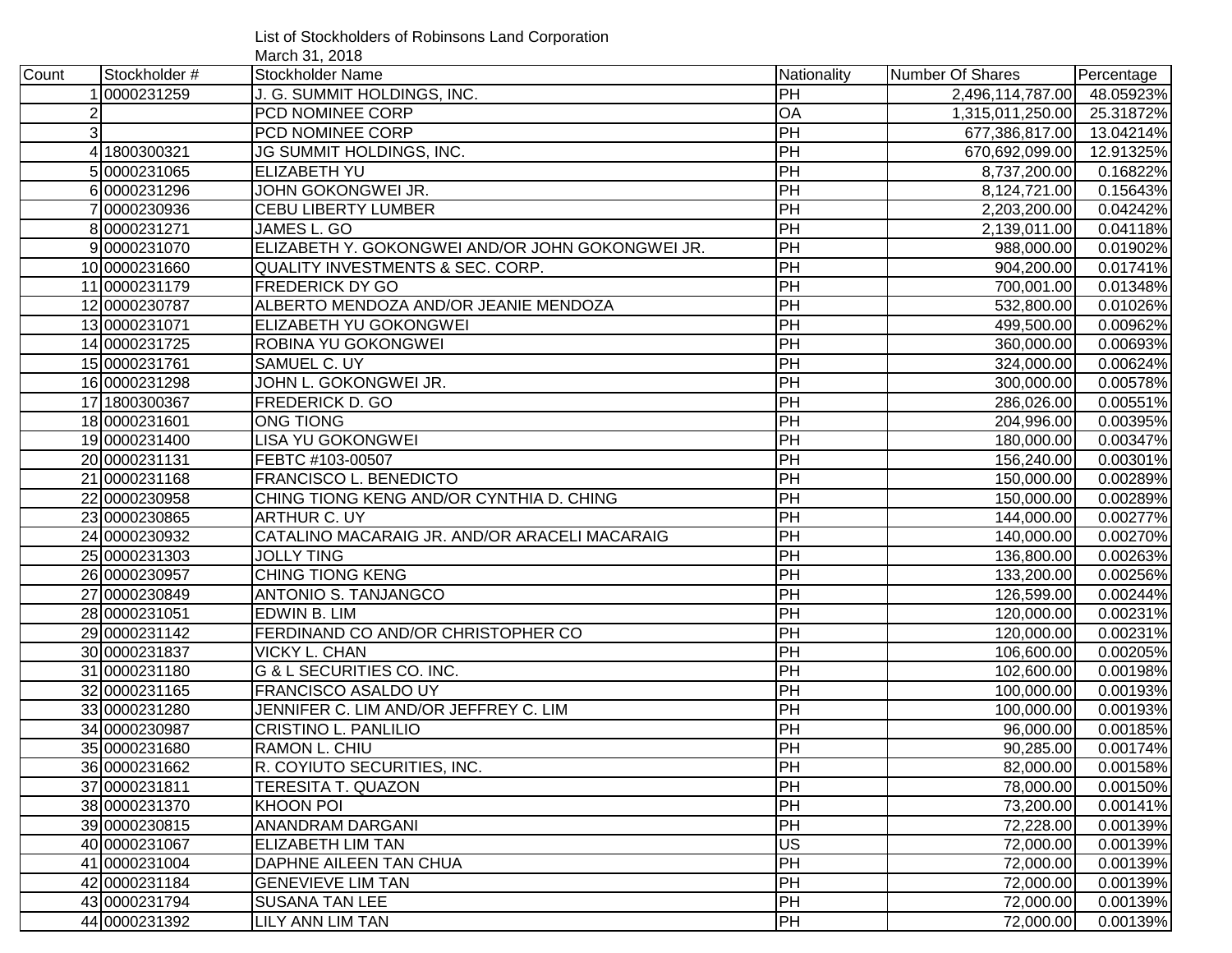| 45 0000231354 | <b>JUANITO CUASON</b>                              | PH              | 68,617.00 | 0.00132%               |
|---------------|----------------------------------------------------|-----------------|-----------|------------------------|
| 46 0000231539 | <b>MICHAEL CHAN</b>                                | PH              | 65,000.00 | 0.00125%               |
| 47 0000231214 | <b>HAMAHATA TAKERO</b>                             | JP              | 60,000.00 | 0.00116%               |
| 48 0000230799 | ALFREDO Y. NGOCHUA                                 | PH              | 54,000.00 | 0.00104%               |
| 49 0000231012 | DEE KWAN YAN AND/OR CHRISTINA DEE                  | PH              | 50,000.00 | 0.00096%               |
| 50 0000231364 | <b>KAREN CHOA</b>                                  | PH              | 50,000.00 | 0.00096%               |
| 51 0000231838 | <b>VICTOR GAN SY</b>                               | PH              | 50,000.00 | 0.00096%               |
| 52 0000231759 | <b>SABAS SUAREZ</b>                                | PH              | 49,200.00 | 0.00095%               |
| 530000231397  | <b>LINDA ROSE NG KAWSEK</b>                        | PH              | 48,600.00 | 0.00094%               |
| 54 0000231621 | <b>PATRICK NGOCHUA</b>                             | PH              | 48,000.00 | 0.00092%               |
| 55 0000231728 | RODERICK M. GRACIA                                 | PH              | 48,000.00 | 0.00092%               |
| 56 0000231372 | M. GARCIA & ASSOCIATES INC.                        | PH              | 48,000.00 | 0.00092%               |
| 57 0000231273 | <b>JANET CO LEY</b>                                | PH              | 48,000.00 | 0.00092%               |
| 58 0000231107 | ESTRELLA GO CO AND/OR FERDINAND CO                 | PH              | 48,000.00 | 0.00092%               |
| 59 0000230794 | ALEXANDER C. UY                                    | PH              | 48,000.00 | 0.00092%               |
| 60 0000231466 | MANUEL B. ZAMORA JR.                               | PH              | 47,400.00 | 0.00091%               |
| 61 0000230885 | <b>BEBE YU GO</b>                                  | PH              | 46,400.00 | 0.00089%               |
| 62 0000231069 | ELIZABETH M. ZARATE                                | PH              | 42,000.00 | 0.00081%               |
| 63 0000231808 | TERESITA C. DELGADO-VILLONCO                       | PH              | 40,500.00 | 0.00078%               |
| 64 0000231798 | <b>SYLVESTER S.K. HUNG</b>                         | UK              | 40,000.00 | 0.00077%               |
| 65 0000231615 | PAN-ASIA SECURITIES CORP.                          | $\overline{PH}$ | 40,000.00 | 0.00077%               |
| 66 0000231064 | <b>ELIZABETH GOKONGWEI</b>                         | PH              | 40,000.00 | 0.00077%               |
| 67 0000230768 | A. ANGEL S. TANJANGCO                              | PH              | 38,500.00 | 0.00074%               |
| 68 0000230844 | ANTONIO COJUANGCO                                  | PH              | 36,000.00 | 0.00069%               |
| 69 0000231097 | <b>ERNESTO CAYETANO</b>                            | PH              | 36,000.00 | 0.00069%               |
| 70 0000231673 | R.J. DEL PAN AND COMPANY                           | PH              | 36,000.00 | 0.00069%               |
| 71 0000231702 | <b>RENEE D. RUBIO</b>                              | <b>PH</b>       | 36,000.00 | 0.00069%               |
| 72 0000231396 | LIN LIN G. CHUNG                                   | $\overline{PH}$ | 36,000.00 | 0.00069%               |
| 73 0000231418 | LUCIO YAN                                          | <b>PH</b>       | 36,000.00 | 0.00069%               |
| 74 0000231800 | TAKASAGO TRADING CORP. INC.                        | PH              | 36,000.00 | 0.00069%               |
| 75 0000231545 | MIGUEL O. COJUANGCO                                | PH              | 35,000.00 | 0.00067%               |
| 76 0000231011 | DEBBIE C. GOH                                      | PH              | 35,000.00 | 0.00067%               |
| 77 0000231043 | <b>EDMUNDO MADRAZO</b>                             | PH              | 32,500.00 | 0.00063%               |
| 78 0000231703 | RENEE D. RUBIO AND/OR CESAR A. RUBIO               | PH              | 32,400.00 | 0.00062%               |
| 79 0000231430 | <b>M.E. HOLDING CORPORATION</b>                    | PH              | 31,500.00 | 0.00061%               |
| 80 0000231535 | MERCURY GROUP OF COMP. INC.                        | PH              | 31,500.00 | 0.00061%               |
| 81 0000231828 | URBANCORP INVESTMENTS INC.                         | <b>IPH</b>      | 31,500.00 | 0.00061%               |
| 82 0000231237 | <b>HYDEE MANAGEMENT &amp; RESOURCE CORPORATION</b> | PH              | 31,200.00 | 0.00060%               |
| 830000231611  | <b>PACIFICO B. TACUB</b>                           | $\overline{H}$  | 30,669.00 | 0.00059%               |
| 84 0000231600 | ONG KONG PO                                        | PH              | 30,000.00 | $\overline{0.00058\%}$ |
| 85 0000231216 | <b>HAO WEE</b>                                     | PH              | 30,000.00 | 0.00058%               |
| 86 0000231094 | ERIC VILLAFRANCA AND/OR CECILIA CRUCENA            | PH              | 30,000.00 | 0.00058%               |
| 87 0000230887 | BELSON SECURITIES, INC.                            | PH              | 30,000.00 | 0.00058%               |
| 88 0000231570 | NELSON LIM                                         | PH              | 28,800.00 | 0.00055%               |
| 89 0000231892 | YOUNG, ELVIS YOUNG OR ELEANOR                      | PH              | 28,800.00 | 0.00055%               |
| 90 0000231825 | UBP TA#210-50078-8                                 | PH              | 28,000.00 | 0.00054%               |
| 91 0000231285 | <b>JESUS F. ZARANDIN</b>                           | PH              | 26,400.00 | 0.00051%               |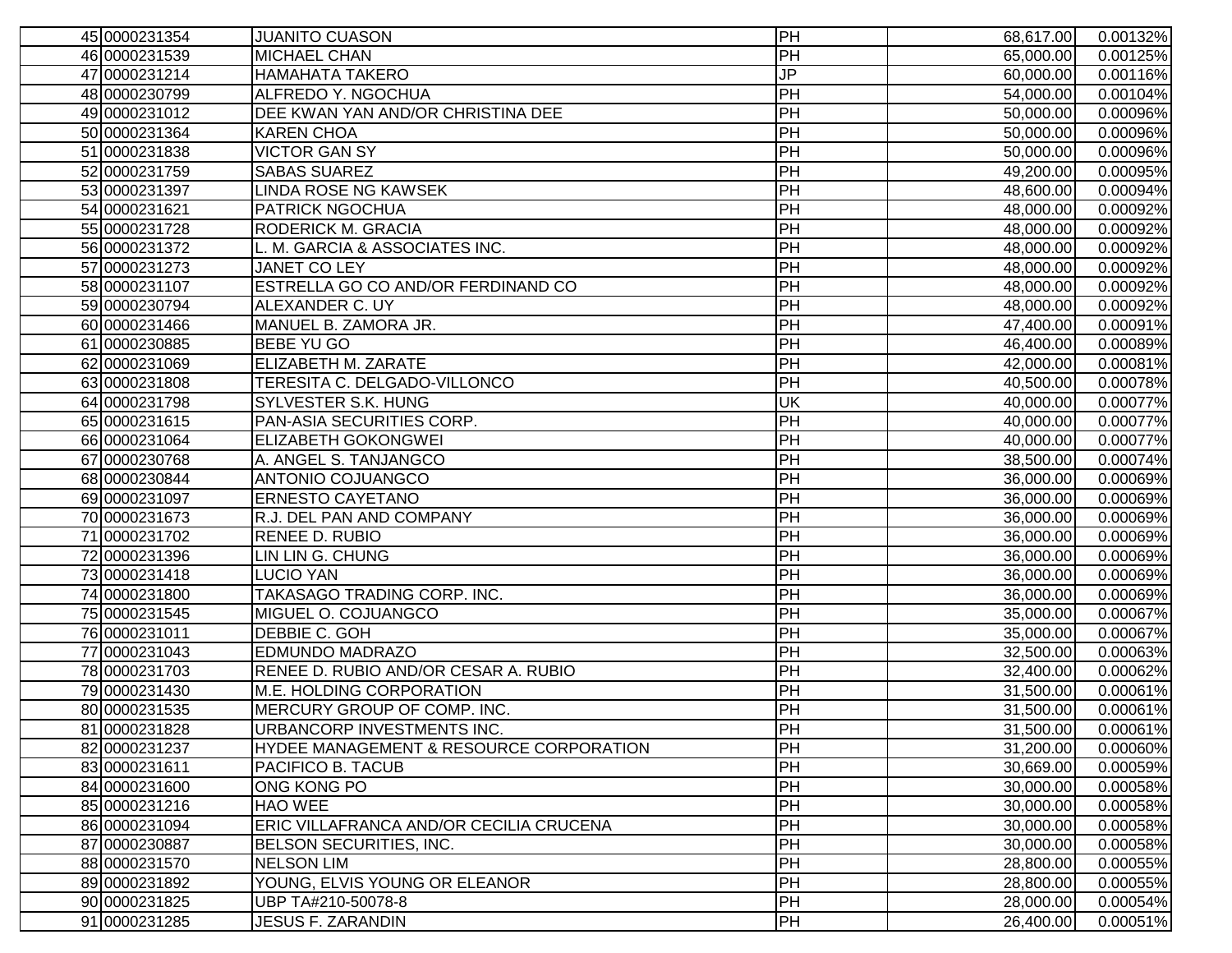| 92 0000231243  | <b>IINDOSUEZ MLA A/C 10849</b>            | <b>IUK</b> | 26,000.00 | 0.00050% |
|----------------|-------------------------------------------|------------|-----------|----------|
| 93 0000231169  | FRANCISCO ORTIGAS SEC., INC. A/C NO. 3633 | IPH        | 26,000.00 | 0.00050% |
| 94 0000231860  | <b>WARD MANAGEMENT CORPORATION</b>        | <b>IPH</b> | 25,000.00 | 0.00048% |
| 95 0000231603  | ORIENTRADE SECURITIES INC.                | PH         | 25,000.00 | 0.00048% |
| 96 0000231560  | <b>IMURIEL SY</b>                         | IPH        | 24,000.00 | 0.00046% |
| 97 0000231636  | <b>IPETER C. L. YU</b>                    | IPH        | 24,000.00 | 0.00046% |
| 98 0000231735  | IROMAN T. YAP                             | IPH        | 24,000.00 | 0.00046% |
| 99 0000231233  | <b>HONORIO REYES-LAO</b>                  | IPH        | 24,000.00 | 0.00046% |
| 100 0000231359 | JULIO O. SY SR.                           | PH         | 24,000.00 | 0.00046% |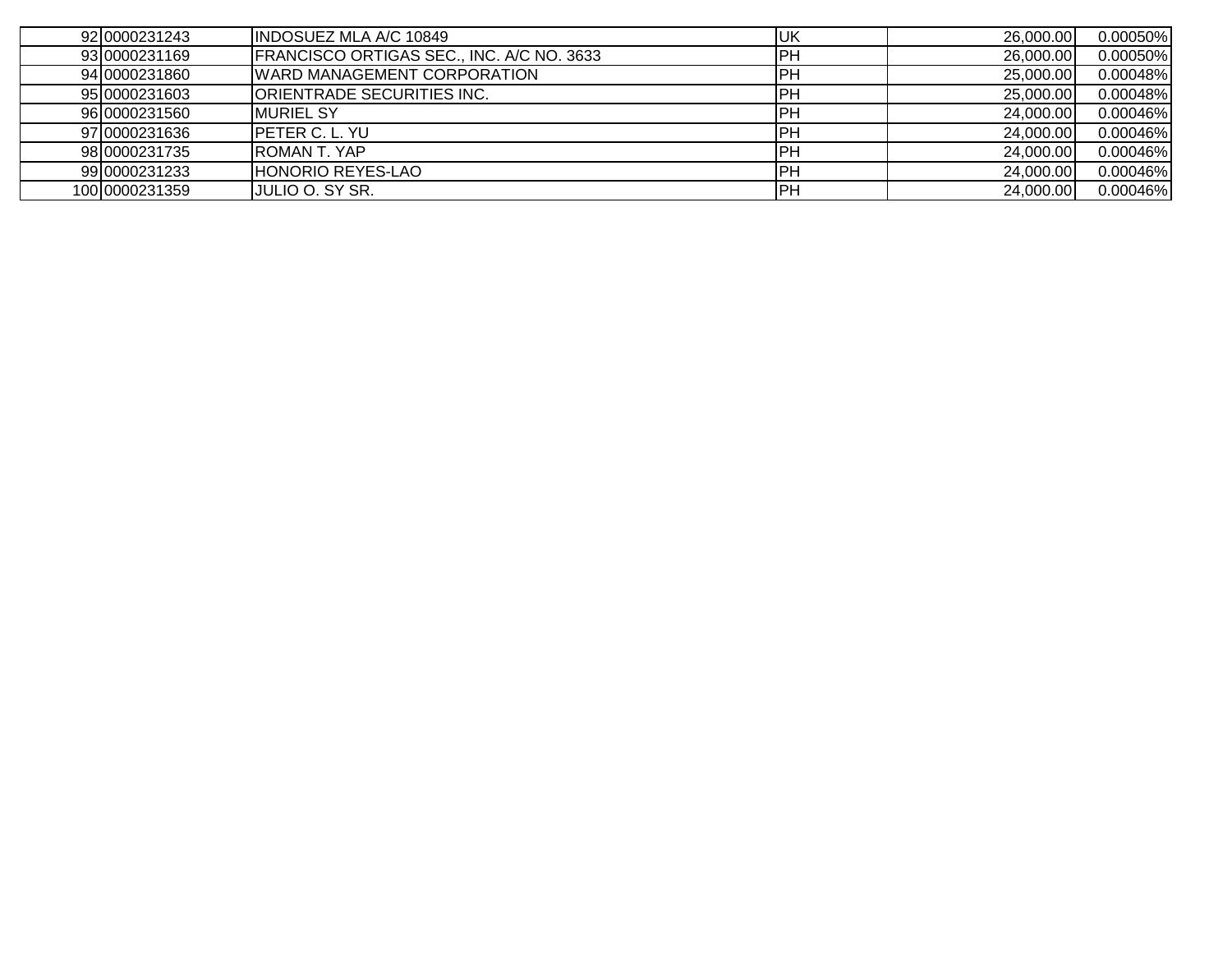## **OUTSTANDING BALANCES FOR A SPECIFIC COMPANY**

## Company Code - RLC000000000 ROBINSON LAND CORPORATION

Business Date: March 28, 2018

| <b>BPNAME</b>                                                | <b>HOLDINGS</b> |
|--------------------------------------------------------------|-----------------|
| DEUTSCHE BANK MANILA-CLIENTS A/C                             | 692,719,918     |
| THE HONGKONG AND SHANGHAI BANKING CORP. LTD. -CLIENTS' ACCT. | 472,708,340     |
| CITIBANK N.A.                                                | 321,073,885     |
| <b>GOVERNMENT SERVICE INSURANCE SYSTEM</b>                   | 101,205,335     |
| THE HONGKONG AND SHANGHAI BANKING CORP. LTD. -CLIENTS' ACCT. | 97,999,356      |
| STANDARD CHARTERED BANK                                      | 62,593,826      |
| SOCIAL SECURITY SYSTEM                                       | 41,824,850      |
| COL Financial Group, Inc.                                    | 40,542,916      |
| <b>BANCO DE ORO - TRUST BANKING GROUP</b>                    | 23,005,103      |
| MAYBANK ATR KIM ENG SECURITIES, INC.                         | 15,347,880      |
| <b>MBTC - TRUST BANKING GROUP</b>                            | 14,938,585      |
| FIRST METRO SECURITIES BROKERAGE CORP.                       | 13,508,894      |
| <b>BPI SECURITIES CORPORATION</b>                            | 9,961,820       |
| PNB TRUST BANKING GROUP                                      | 7,657,876       |
| ABACUS SECURITIES CORPORATION                                | 6,276,740       |
| WEALTH SECURITIES, INC.                                      | 5,793,376       |
| <b>BDO SECURITIES CORPORATION</b>                            | 4,530,862       |
| PHILIPPINE EQUITY PARTNERS, INC.                             | 3,392,133       |
| SB EQUITIES, INC.                                            | 3,324,447       |
| <b>QUALITY INVESTMENTS &amp; SECURITIES CORPORATION</b>      | 2,967,377       |
| PLATINUM SECURITIES, INC.                                    | 2,906,233       |
| UNITED COCONUT PLANTERS BANK-TRUST BANKING                   | 2,600,446       |
| CAMPOS, LANUZA & COMPANY, INC.                               | 2,351,828       |
| UNICAPITAL SECURITIES INC.                                   | 1,878,429       |
| <b>CENTURY SECURITIES CORPORATION</b>                        | 1,861,800       |
| R. NUBLA SECURITIES, INC.                                    | 1,851,597       |
| <b>BDO NOMURA SECURITIES INC</b>                             | 1,835,030       |
| TOWER SECURITIES, INC.                                       | 1,648,881       |
| AP SECURITIES INCORPORATED                                   | 1,564,744       |
| <b>IGC SECURITIES INC.</b>                                   | 1,528,654       |
| DEUTSCHE BANK MANILA-CLIENTS A/C                             | 1,508,612       |
| SAN MIGUEL CORPORATION RETIREMENT PLAN-STP                   | 1,481,968       |
| PAPA SECURITIES CORPORATION                                  | 1,379,602       |
| UCPB SECURITIES, INC.                                        | 1,349,800       |
| CHINA BANKING CORPORATION - TRUST GROUP                      | 1,292,523       |
| STANDARD SECURITIES CORPORATION                              | 1,202,224       |
| PHILSTOCKS FINANCIAL INC                                     | 1,175,568       |
| A & A SECURITIES, INC.                                       | 984,602         |
| R. S. LIM & CO., INC.                                        | 940,874         |
| R. COYIUTO SECURITIES, INC.                                  | 901,992         |
| AB CAPITAL SECURITIES, INC.                                  | 856,366         |
| TRITON SECURITIES CORP.                                      | 780,540         |
| E. CHUA CHIACO SECURITIES, INC.                              | 750,992         |
| EVERGREEN STOCK BROKERAGE & SEC., INC.                       | 703,194         |
| SOLAR SECURITIES, INC.                                       | 698,054         |
| REGINA CAPITAL DEVELOPMENT CORPORATION                       | 696,579         |
| <b>BANK OF COMMERCE - TRUST SERVICES GROUP</b>               | 685,300         |
| GOLDSTAR SECURITIES, INC.                                    | 650,233         |
| ANSALDO, GODINEZ & CO., INC.                                 | 598,476         |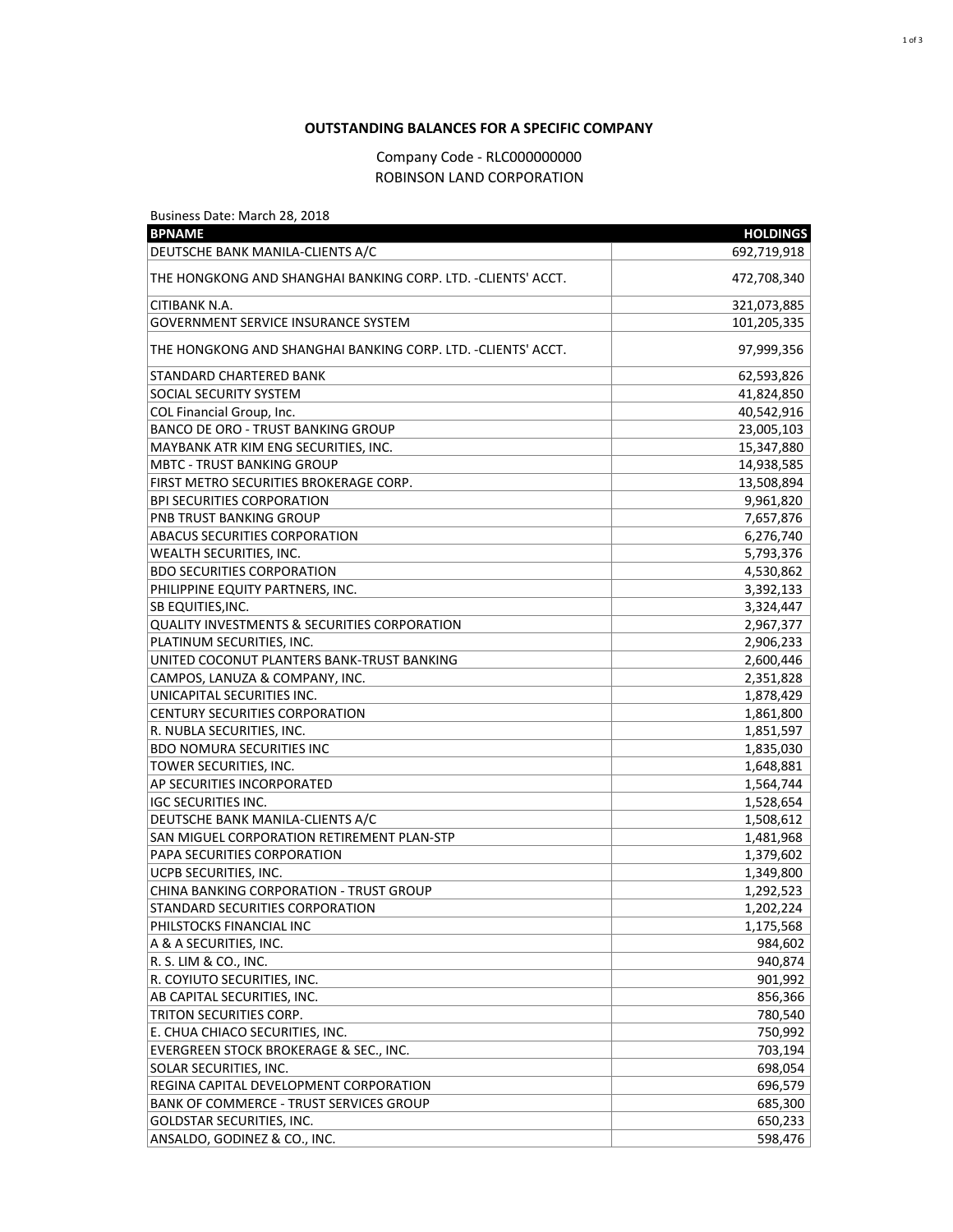| BA SECURITIES, INC.<br>534,641<br>509,047<br>RCBC SECURITIES, INC.<br>495,293<br>EASTERN SECURITIES DEVELOPMENT CORPORATION<br>IMPERIAL, DE GUZMAN, ABALOS & CO., INC.<br>479,238<br>TANSENGCO & CO., INC.<br>460,170<br>YAO & ZIALCITA, INC.<br>450,294<br>RCBC TRUST & INVESTMENT DIVISION<br>431,892<br>LAND BANK OF THE PHILIPPINES-TRUST BANKING GROUP<br>394,684<br>AB CAPITAL & INVESTMENT CORP. - TRUST & INVESTMENT DIV.<br>366,849<br><b>STRATEGIC EQUITIES CORP.</b><br>343,069<br>INVESTORS SECURITIES, INC,<br>324,540<br>321,465<br>DAVID GO SECURITIES CORP.<br>305,947<br>ASTRA SECURITIES CORPORATION<br>FIRST INTEGRATED CAPITAL SECURITIES, INC.<br>294,113<br>I. B. GIMENEZ SECURITIES, INC.<br>290,564<br>GLOBALINKS SECURITIES & STOCKS, INC.<br>285,871<br>INTRA-INVEST SECURITIES, INC.<br>285,659<br>WESTLINK GLOBAL EQUITIES, INC.<br>273,152<br>THE FIRST RESOURCES MANAGEMENT & SECURITIES CORP.<br>229,887<br>222,504<br>PNB SECURITIES, INC.<br>SUMMIT SECURITIES, INC.<br>222,272<br>AURORA SECURITIES, INC.<br>219,370<br>PREMIUM SECURITIES, INC.<br>218,351<br><b>BDO-TIG SECURITIES SERVICES</b><br>214,019<br>SunSecurities, Inc.<br>207,209<br>YU & COMPANY, INC.<br>206,448<br>NATIONAL REINSURANCE CORPORATION OF THE PHILIPPINES<br>190,304<br>TIMSON SECURITIES, INC.<br>187,191<br>PCCI SECURITIES BROKERS CORP.<br>186,651<br><b>GOLDEN TOWER SECURITIES &amp; HOLDINGS, INC.</b><br>184,353<br>177,046<br>CITISECURITIES, INC.<br>ASIASEC EQUITIES, INC.<br>156,564<br>BELSON SECURITIES, INC.<br>147,193<br>ASIA UNITED BANK - TRUST & INVESTMENT GROUP<br>113,421<br>EQUITIWORLD SECURITIES, INC.<br>102,880<br>OPTIMUM SECURITIES CORPORATION<br>101,263<br>UCPB GENERAL INSURANCE CO., INC.<br>95,747<br>LUCKY SECURITIES, INC.<br>95,067<br>92,995<br>MANDARIN SECURITIES CORPORATION<br>92,800<br>TRENDLINE SECURITIES CORPORATION<br>91,900<br>ALPHA SECURITIES CORP.<br>G.D. TAN & COMPANY, INC.<br>90,181<br>88,555<br>GUILD SECURITIES, INC.<br>86,835<br>DEUTSCHE REGIS PARTNERS, INC.<br>80,589<br>PAN ASIA SECURITIES CORP.<br>77,931<br>F. YAP SECURITIES, INC.<br>MERIDIAN SECURITIES, INC.<br>72,318<br>MDR SECURITIES, INC.<br>63,700<br>63,512<br>JSG SECURITIES, INC.<br>SECURITIES SPECIALISTS, INC.<br>59,371<br>58,303<br>VENTURE SECURITIES, INC.<br>I. ACKERMAN & CO., INC.<br>56,553<br>H. E. BENNETT SECURITIES, INC.<br>53,531<br>50,360<br>RTG & COMPANY, INC.<br>50,200<br>E.SECURITIES, INC.<br>UPCC SECURITIES CORP.<br>45,329<br><b>EAST WEST CAPITAL CORPORATION</b><br>45,057<br>UNITED COCONUT PLANTERS LIFE ASSURANCE CORPORATION<br>44,404 | <b>BPNAME</b> | <b>HOLDINGS</b> |
|-----------------------------------------------------------------------------------------------------------------------------------------------------------------------------------------------------------------------------------------------------------------------------------------------------------------------------------------------------------------------------------------------------------------------------------------------------------------------------------------------------------------------------------------------------------------------------------------------------------------------------------------------------------------------------------------------------------------------------------------------------------------------------------------------------------------------------------------------------------------------------------------------------------------------------------------------------------------------------------------------------------------------------------------------------------------------------------------------------------------------------------------------------------------------------------------------------------------------------------------------------------------------------------------------------------------------------------------------------------------------------------------------------------------------------------------------------------------------------------------------------------------------------------------------------------------------------------------------------------------------------------------------------------------------------------------------------------------------------------------------------------------------------------------------------------------------------------------------------------------------------------------------------------------------------------------------------------------------------------------------------------------------------------------------------------------------------------------------------------------------------------------------------------------------------------------------------------------------------------------------------------------------------------------------------------------------------------------------------------------------------------------------------------------------------------------------------------------------------------------------------------------------------------------------------------------------------------------------------------------------------|---------------|-----------------|
|                                                                                                                                                                                                                                                                                                                                                                                                                                                                                                                                                                                                                                                                                                                                                                                                                                                                                                                                                                                                                                                                                                                                                                                                                                                                                                                                                                                                                                                                                                                                                                                                                                                                                                                                                                                                                                                                                                                                                                                                                                                                                                                                                                                                                                                                                                                                                                                                                                                                                                                                                                                                                             |               |                 |
|                                                                                                                                                                                                                                                                                                                                                                                                                                                                                                                                                                                                                                                                                                                                                                                                                                                                                                                                                                                                                                                                                                                                                                                                                                                                                                                                                                                                                                                                                                                                                                                                                                                                                                                                                                                                                                                                                                                                                                                                                                                                                                                                                                                                                                                                                                                                                                                                                                                                                                                                                                                                                             |               |                 |
|                                                                                                                                                                                                                                                                                                                                                                                                                                                                                                                                                                                                                                                                                                                                                                                                                                                                                                                                                                                                                                                                                                                                                                                                                                                                                                                                                                                                                                                                                                                                                                                                                                                                                                                                                                                                                                                                                                                                                                                                                                                                                                                                                                                                                                                                                                                                                                                                                                                                                                                                                                                                                             |               |                 |
|                                                                                                                                                                                                                                                                                                                                                                                                                                                                                                                                                                                                                                                                                                                                                                                                                                                                                                                                                                                                                                                                                                                                                                                                                                                                                                                                                                                                                                                                                                                                                                                                                                                                                                                                                                                                                                                                                                                                                                                                                                                                                                                                                                                                                                                                                                                                                                                                                                                                                                                                                                                                                             |               |                 |
|                                                                                                                                                                                                                                                                                                                                                                                                                                                                                                                                                                                                                                                                                                                                                                                                                                                                                                                                                                                                                                                                                                                                                                                                                                                                                                                                                                                                                                                                                                                                                                                                                                                                                                                                                                                                                                                                                                                                                                                                                                                                                                                                                                                                                                                                                                                                                                                                                                                                                                                                                                                                                             |               |                 |
|                                                                                                                                                                                                                                                                                                                                                                                                                                                                                                                                                                                                                                                                                                                                                                                                                                                                                                                                                                                                                                                                                                                                                                                                                                                                                                                                                                                                                                                                                                                                                                                                                                                                                                                                                                                                                                                                                                                                                                                                                                                                                                                                                                                                                                                                                                                                                                                                                                                                                                                                                                                                                             |               |                 |
|                                                                                                                                                                                                                                                                                                                                                                                                                                                                                                                                                                                                                                                                                                                                                                                                                                                                                                                                                                                                                                                                                                                                                                                                                                                                                                                                                                                                                                                                                                                                                                                                                                                                                                                                                                                                                                                                                                                                                                                                                                                                                                                                                                                                                                                                                                                                                                                                                                                                                                                                                                                                                             |               |                 |
|                                                                                                                                                                                                                                                                                                                                                                                                                                                                                                                                                                                                                                                                                                                                                                                                                                                                                                                                                                                                                                                                                                                                                                                                                                                                                                                                                                                                                                                                                                                                                                                                                                                                                                                                                                                                                                                                                                                                                                                                                                                                                                                                                                                                                                                                                                                                                                                                                                                                                                                                                                                                                             |               |                 |
|                                                                                                                                                                                                                                                                                                                                                                                                                                                                                                                                                                                                                                                                                                                                                                                                                                                                                                                                                                                                                                                                                                                                                                                                                                                                                                                                                                                                                                                                                                                                                                                                                                                                                                                                                                                                                                                                                                                                                                                                                                                                                                                                                                                                                                                                                                                                                                                                                                                                                                                                                                                                                             |               |                 |
|                                                                                                                                                                                                                                                                                                                                                                                                                                                                                                                                                                                                                                                                                                                                                                                                                                                                                                                                                                                                                                                                                                                                                                                                                                                                                                                                                                                                                                                                                                                                                                                                                                                                                                                                                                                                                                                                                                                                                                                                                                                                                                                                                                                                                                                                                                                                                                                                                                                                                                                                                                                                                             |               |                 |
|                                                                                                                                                                                                                                                                                                                                                                                                                                                                                                                                                                                                                                                                                                                                                                                                                                                                                                                                                                                                                                                                                                                                                                                                                                                                                                                                                                                                                                                                                                                                                                                                                                                                                                                                                                                                                                                                                                                                                                                                                                                                                                                                                                                                                                                                                                                                                                                                                                                                                                                                                                                                                             |               |                 |
|                                                                                                                                                                                                                                                                                                                                                                                                                                                                                                                                                                                                                                                                                                                                                                                                                                                                                                                                                                                                                                                                                                                                                                                                                                                                                                                                                                                                                                                                                                                                                                                                                                                                                                                                                                                                                                                                                                                                                                                                                                                                                                                                                                                                                                                                                                                                                                                                                                                                                                                                                                                                                             |               |                 |
|                                                                                                                                                                                                                                                                                                                                                                                                                                                                                                                                                                                                                                                                                                                                                                                                                                                                                                                                                                                                                                                                                                                                                                                                                                                                                                                                                                                                                                                                                                                                                                                                                                                                                                                                                                                                                                                                                                                                                                                                                                                                                                                                                                                                                                                                                                                                                                                                                                                                                                                                                                                                                             |               |                 |
|                                                                                                                                                                                                                                                                                                                                                                                                                                                                                                                                                                                                                                                                                                                                                                                                                                                                                                                                                                                                                                                                                                                                                                                                                                                                                                                                                                                                                                                                                                                                                                                                                                                                                                                                                                                                                                                                                                                                                                                                                                                                                                                                                                                                                                                                                                                                                                                                                                                                                                                                                                                                                             |               |                 |
|                                                                                                                                                                                                                                                                                                                                                                                                                                                                                                                                                                                                                                                                                                                                                                                                                                                                                                                                                                                                                                                                                                                                                                                                                                                                                                                                                                                                                                                                                                                                                                                                                                                                                                                                                                                                                                                                                                                                                                                                                                                                                                                                                                                                                                                                                                                                                                                                                                                                                                                                                                                                                             |               |                 |
|                                                                                                                                                                                                                                                                                                                                                                                                                                                                                                                                                                                                                                                                                                                                                                                                                                                                                                                                                                                                                                                                                                                                                                                                                                                                                                                                                                                                                                                                                                                                                                                                                                                                                                                                                                                                                                                                                                                                                                                                                                                                                                                                                                                                                                                                                                                                                                                                                                                                                                                                                                                                                             |               |                 |
|                                                                                                                                                                                                                                                                                                                                                                                                                                                                                                                                                                                                                                                                                                                                                                                                                                                                                                                                                                                                                                                                                                                                                                                                                                                                                                                                                                                                                                                                                                                                                                                                                                                                                                                                                                                                                                                                                                                                                                                                                                                                                                                                                                                                                                                                                                                                                                                                                                                                                                                                                                                                                             |               |                 |
|                                                                                                                                                                                                                                                                                                                                                                                                                                                                                                                                                                                                                                                                                                                                                                                                                                                                                                                                                                                                                                                                                                                                                                                                                                                                                                                                                                                                                                                                                                                                                                                                                                                                                                                                                                                                                                                                                                                                                                                                                                                                                                                                                                                                                                                                                                                                                                                                                                                                                                                                                                                                                             |               |                 |
|                                                                                                                                                                                                                                                                                                                                                                                                                                                                                                                                                                                                                                                                                                                                                                                                                                                                                                                                                                                                                                                                                                                                                                                                                                                                                                                                                                                                                                                                                                                                                                                                                                                                                                                                                                                                                                                                                                                                                                                                                                                                                                                                                                                                                                                                                                                                                                                                                                                                                                                                                                                                                             |               |                 |
|                                                                                                                                                                                                                                                                                                                                                                                                                                                                                                                                                                                                                                                                                                                                                                                                                                                                                                                                                                                                                                                                                                                                                                                                                                                                                                                                                                                                                                                                                                                                                                                                                                                                                                                                                                                                                                                                                                                                                                                                                                                                                                                                                                                                                                                                                                                                                                                                                                                                                                                                                                                                                             |               |                 |
|                                                                                                                                                                                                                                                                                                                                                                                                                                                                                                                                                                                                                                                                                                                                                                                                                                                                                                                                                                                                                                                                                                                                                                                                                                                                                                                                                                                                                                                                                                                                                                                                                                                                                                                                                                                                                                                                                                                                                                                                                                                                                                                                                                                                                                                                                                                                                                                                                                                                                                                                                                                                                             |               |                 |
|                                                                                                                                                                                                                                                                                                                                                                                                                                                                                                                                                                                                                                                                                                                                                                                                                                                                                                                                                                                                                                                                                                                                                                                                                                                                                                                                                                                                                                                                                                                                                                                                                                                                                                                                                                                                                                                                                                                                                                                                                                                                                                                                                                                                                                                                                                                                                                                                                                                                                                                                                                                                                             |               |                 |
|                                                                                                                                                                                                                                                                                                                                                                                                                                                                                                                                                                                                                                                                                                                                                                                                                                                                                                                                                                                                                                                                                                                                                                                                                                                                                                                                                                                                                                                                                                                                                                                                                                                                                                                                                                                                                                                                                                                                                                                                                                                                                                                                                                                                                                                                                                                                                                                                                                                                                                                                                                                                                             |               |                 |
|                                                                                                                                                                                                                                                                                                                                                                                                                                                                                                                                                                                                                                                                                                                                                                                                                                                                                                                                                                                                                                                                                                                                                                                                                                                                                                                                                                                                                                                                                                                                                                                                                                                                                                                                                                                                                                                                                                                                                                                                                                                                                                                                                                                                                                                                                                                                                                                                                                                                                                                                                                                                                             |               |                 |
|                                                                                                                                                                                                                                                                                                                                                                                                                                                                                                                                                                                                                                                                                                                                                                                                                                                                                                                                                                                                                                                                                                                                                                                                                                                                                                                                                                                                                                                                                                                                                                                                                                                                                                                                                                                                                                                                                                                                                                                                                                                                                                                                                                                                                                                                                                                                                                                                                                                                                                                                                                                                                             |               |                 |
|                                                                                                                                                                                                                                                                                                                                                                                                                                                                                                                                                                                                                                                                                                                                                                                                                                                                                                                                                                                                                                                                                                                                                                                                                                                                                                                                                                                                                                                                                                                                                                                                                                                                                                                                                                                                                                                                                                                                                                                                                                                                                                                                                                                                                                                                                                                                                                                                                                                                                                                                                                                                                             |               |                 |
|                                                                                                                                                                                                                                                                                                                                                                                                                                                                                                                                                                                                                                                                                                                                                                                                                                                                                                                                                                                                                                                                                                                                                                                                                                                                                                                                                                                                                                                                                                                                                                                                                                                                                                                                                                                                                                                                                                                                                                                                                                                                                                                                                                                                                                                                                                                                                                                                                                                                                                                                                                                                                             |               |                 |
|                                                                                                                                                                                                                                                                                                                                                                                                                                                                                                                                                                                                                                                                                                                                                                                                                                                                                                                                                                                                                                                                                                                                                                                                                                                                                                                                                                                                                                                                                                                                                                                                                                                                                                                                                                                                                                                                                                                                                                                                                                                                                                                                                                                                                                                                                                                                                                                                                                                                                                                                                                                                                             |               |                 |
|                                                                                                                                                                                                                                                                                                                                                                                                                                                                                                                                                                                                                                                                                                                                                                                                                                                                                                                                                                                                                                                                                                                                                                                                                                                                                                                                                                                                                                                                                                                                                                                                                                                                                                                                                                                                                                                                                                                                                                                                                                                                                                                                                                                                                                                                                                                                                                                                                                                                                                                                                                                                                             |               |                 |
|                                                                                                                                                                                                                                                                                                                                                                                                                                                                                                                                                                                                                                                                                                                                                                                                                                                                                                                                                                                                                                                                                                                                                                                                                                                                                                                                                                                                                                                                                                                                                                                                                                                                                                                                                                                                                                                                                                                                                                                                                                                                                                                                                                                                                                                                                                                                                                                                                                                                                                                                                                                                                             |               |                 |
|                                                                                                                                                                                                                                                                                                                                                                                                                                                                                                                                                                                                                                                                                                                                                                                                                                                                                                                                                                                                                                                                                                                                                                                                                                                                                                                                                                                                                                                                                                                                                                                                                                                                                                                                                                                                                                                                                                                                                                                                                                                                                                                                                                                                                                                                                                                                                                                                                                                                                                                                                                                                                             |               |                 |
|                                                                                                                                                                                                                                                                                                                                                                                                                                                                                                                                                                                                                                                                                                                                                                                                                                                                                                                                                                                                                                                                                                                                                                                                                                                                                                                                                                                                                                                                                                                                                                                                                                                                                                                                                                                                                                                                                                                                                                                                                                                                                                                                                                                                                                                                                                                                                                                                                                                                                                                                                                                                                             |               |                 |
|                                                                                                                                                                                                                                                                                                                                                                                                                                                                                                                                                                                                                                                                                                                                                                                                                                                                                                                                                                                                                                                                                                                                                                                                                                                                                                                                                                                                                                                                                                                                                                                                                                                                                                                                                                                                                                                                                                                                                                                                                                                                                                                                                                                                                                                                                                                                                                                                                                                                                                                                                                                                                             |               |                 |
|                                                                                                                                                                                                                                                                                                                                                                                                                                                                                                                                                                                                                                                                                                                                                                                                                                                                                                                                                                                                                                                                                                                                                                                                                                                                                                                                                                                                                                                                                                                                                                                                                                                                                                                                                                                                                                                                                                                                                                                                                                                                                                                                                                                                                                                                                                                                                                                                                                                                                                                                                                                                                             |               |                 |
|                                                                                                                                                                                                                                                                                                                                                                                                                                                                                                                                                                                                                                                                                                                                                                                                                                                                                                                                                                                                                                                                                                                                                                                                                                                                                                                                                                                                                                                                                                                                                                                                                                                                                                                                                                                                                                                                                                                                                                                                                                                                                                                                                                                                                                                                                                                                                                                                                                                                                                                                                                                                                             |               |                 |
|                                                                                                                                                                                                                                                                                                                                                                                                                                                                                                                                                                                                                                                                                                                                                                                                                                                                                                                                                                                                                                                                                                                                                                                                                                                                                                                                                                                                                                                                                                                                                                                                                                                                                                                                                                                                                                                                                                                                                                                                                                                                                                                                                                                                                                                                                                                                                                                                                                                                                                                                                                                                                             |               |                 |
|                                                                                                                                                                                                                                                                                                                                                                                                                                                                                                                                                                                                                                                                                                                                                                                                                                                                                                                                                                                                                                                                                                                                                                                                                                                                                                                                                                                                                                                                                                                                                                                                                                                                                                                                                                                                                                                                                                                                                                                                                                                                                                                                                                                                                                                                                                                                                                                                                                                                                                                                                                                                                             |               |                 |
|                                                                                                                                                                                                                                                                                                                                                                                                                                                                                                                                                                                                                                                                                                                                                                                                                                                                                                                                                                                                                                                                                                                                                                                                                                                                                                                                                                                                                                                                                                                                                                                                                                                                                                                                                                                                                                                                                                                                                                                                                                                                                                                                                                                                                                                                                                                                                                                                                                                                                                                                                                                                                             |               |                 |
|                                                                                                                                                                                                                                                                                                                                                                                                                                                                                                                                                                                                                                                                                                                                                                                                                                                                                                                                                                                                                                                                                                                                                                                                                                                                                                                                                                                                                                                                                                                                                                                                                                                                                                                                                                                                                                                                                                                                                                                                                                                                                                                                                                                                                                                                                                                                                                                                                                                                                                                                                                                                                             |               |                 |
|                                                                                                                                                                                                                                                                                                                                                                                                                                                                                                                                                                                                                                                                                                                                                                                                                                                                                                                                                                                                                                                                                                                                                                                                                                                                                                                                                                                                                                                                                                                                                                                                                                                                                                                                                                                                                                                                                                                                                                                                                                                                                                                                                                                                                                                                                                                                                                                                                                                                                                                                                                                                                             |               |                 |
|                                                                                                                                                                                                                                                                                                                                                                                                                                                                                                                                                                                                                                                                                                                                                                                                                                                                                                                                                                                                                                                                                                                                                                                                                                                                                                                                                                                                                                                                                                                                                                                                                                                                                                                                                                                                                                                                                                                                                                                                                                                                                                                                                                                                                                                                                                                                                                                                                                                                                                                                                                                                                             |               |                 |
|                                                                                                                                                                                                                                                                                                                                                                                                                                                                                                                                                                                                                                                                                                                                                                                                                                                                                                                                                                                                                                                                                                                                                                                                                                                                                                                                                                                                                                                                                                                                                                                                                                                                                                                                                                                                                                                                                                                                                                                                                                                                                                                                                                                                                                                                                                                                                                                                                                                                                                                                                                                                                             |               |                 |
|                                                                                                                                                                                                                                                                                                                                                                                                                                                                                                                                                                                                                                                                                                                                                                                                                                                                                                                                                                                                                                                                                                                                                                                                                                                                                                                                                                                                                                                                                                                                                                                                                                                                                                                                                                                                                                                                                                                                                                                                                                                                                                                                                                                                                                                                                                                                                                                                                                                                                                                                                                                                                             |               |                 |
|                                                                                                                                                                                                                                                                                                                                                                                                                                                                                                                                                                                                                                                                                                                                                                                                                                                                                                                                                                                                                                                                                                                                                                                                                                                                                                                                                                                                                                                                                                                                                                                                                                                                                                                                                                                                                                                                                                                                                                                                                                                                                                                                                                                                                                                                                                                                                                                                                                                                                                                                                                                                                             |               |                 |
|                                                                                                                                                                                                                                                                                                                                                                                                                                                                                                                                                                                                                                                                                                                                                                                                                                                                                                                                                                                                                                                                                                                                                                                                                                                                                                                                                                                                                                                                                                                                                                                                                                                                                                                                                                                                                                                                                                                                                                                                                                                                                                                                                                                                                                                                                                                                                                                                                                                                                                                                                                                                                             |               |                 |
|                                                                                                                                                                                                                                                                                                                                                                                                                                                                                                                                                                                                                                                                                                                                                                                                                                                                                                                                                                                                                                                                                                                                                                                                                                                                                                                                                                                                                                                                                                                                                                                                                                                                                                                                                                                                                                                                                                                                                                                                                                                                                                                                                                                                                                                                                                                                                                                                                                                                                                                                                                                                                             |               |                 |
|                                                                                                                                                                                                                                                                                                                                                                                                                                                                                                                                                                                                                                                                                                                                                                                                                                                                                                                                                                                                                                                                                                                                                                                                                                                                                                                                                                                                                                                                                                                                                                                                                                                                                                                                                                                                                                                                                                                                                                                                                                                                                                                                                                                                                                                                                                                                                                                                                                                                                                                                                                                                                             |               |                 |
|                                                                                                                                                                                                                                                                                                                                                                                                                                                                                                                                                                                                                                                                                                                                                                                                                                                                                                                                                                                                                                                                                                                                                                                                                                                                                                                                                                                                                                                                                                                                                                                                                                                                                                                                                                                                                                                                                                                                                                                                                                                                                                                                                                                                                                                                                                                                                                                                                                                                                                                                                                                                                             |               |                 |
|                                                                                                                                                                                                                                                                                                                                                                                                                                                                                                                                                                                                                                                                                                                                                                                                                                                                                                                                                                                                                                                                                                                                                                                                                                                                                                                                                                                                                                                                                                                                                                                                                                                                                                                                                                                                                                                                                                                                                                                                                                                                                                                                                                                                                                                                                                                                                                                                                                                                                                                                                                                                                             |               |                 |
|                                                                                                                                                                                                                                                                                                                                                                                                                                                                                                                                                                                                                                                                                                                                                                                                                                                                                                                                                                                                                                                                                                                                                                                                                                                                                                                                                                                                                                                                                                                                                                                                                                                                                                                                                                                                                                                                                                                                                                                                                                                                                                                                                                                                                                                                                                                                                                                                                                                                                                                                                                                                                             |               |                 |
|                                                                                                                                                                                                                                                                                                                                                                                                                                                                                                                                                                                                                                                                                                                                                                                                                                                                                                                                                                                                                                                                                                                                                                                                                                                                                                                                                                                                                                                                                                                                                                                                                                                                                                                                                                                                                                                                                                                                                                                                                                                                                                                                                                                                                                                                                                                                                                                                                                                                                                                                                                                                                             |               |                 |
|                                                                                                                                                                                                                                                                                                                                                                                                                                                                                                                                                                                                                                                                                                                                                                                                                                                                                                                                                                                                                                                                                                                                                                                                                                                                                                                                                                                                                                                                                                                                                                                                                                                                                                                                                                                                                                                                                                                                                                                                                                                                                                                                                                                                                                                                                                                                                                                                                                                                                                                                                                                                                             |               |                 |
|                                                                                                                                                                                                                                                                                                                                                                                                                                                                                                                                                                                                                                                                                                                                                                                                                                                                                                                                                                                                                                                                                                                                                                                                                                                                                                                                                                                                                                                                                                                                                                                                                                                                                                                                                                                                                                                                                                                                                                                                                                                                                                                                                                                                                                                                                                                                                                                                                                                                                                                                                                                                                             |               |                 |
|                                                                                                                                                                                                                                                                                                                                                                                                                                                                                                                                                                                                                                                                                                                                                                                                                                                                                                                                                                                                                                                                                                                                                                                                                                                                                                                                                                                                                                                                                                                                                                                                                                                                                                                                                                                                                                                                                                                                                                                                                                                                                                                                                                                                                                                                                                                                                                                                                                                                                                                                                                                                                             |               |                 |
|                                                                                                                                                                                                                                                                                                                                                                                                                                                                                                                                                                                                                                                                                                                                                                                                                                                                                                                                                                                                                                                                                                                                                                                                                                                                                                                                                                                                                                                                                                                                                                                                                                                                                                                                                                                                                                                                                                                                                                                                                                                                                                                                                                                                                                                                                                                                                                                                                                                                                                                                                                                                                             |               |                 |
|                                                                                                                                                                                                                                                                                                                                                                                                                                                                                                                                                                                                                                                                                                                                                                                                                                                                                                                                                                                                                                                                                                                                                                                                                                                                                                                                                                                                                                                                                                                                                                                                                                                                                                                                                                                                                                                                                                                                                                                                                                                                                                                                                                                                                                                                                                                                                                                                                                                                                                                                                                                                                             |               |                 |
|                                                                                                                                                                                                                                                                                                                                                                                                                                                                                                                                                                                                                                                                                                                                                                                                                                                                                                                                                                                                                                                                                                                                                                                                                                                                                                                                                                                                                                                                                                                                                                                                                                                                                                                                                                                                                                                                                                                                                                                                                                                                                                                                                                                                                                                                                                                                                                                                                                                                                                                                                                                                                             |               |                 |
|                                                                                                                                                                                                                                                                                                                                                                                                                                                                                                                                                                                                                                                                                                                                                                                                                                                                                                                                                                                                                                                                                                                                                                                                                                                                                                                                                                                                                                                                                                                                                                                                                                                                                                                                                                                                                                                                                                                                                                                                                                                                                                                                                                                                                                                                                                                                                                                                                                                                                                                                                                                                                             |               |                 |